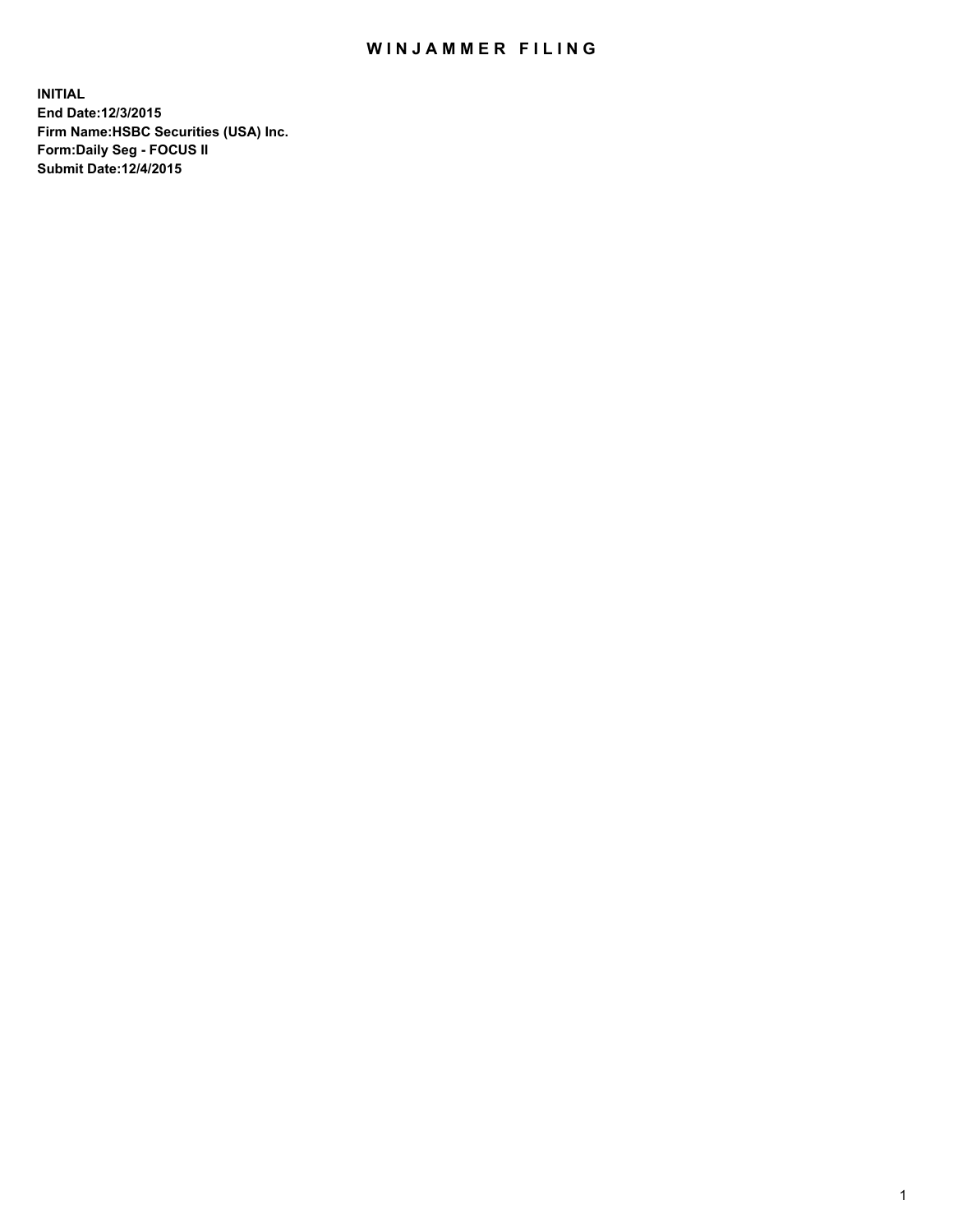## **INITIAL End Date:12/3/2015 Firm Name:HSBC Securities (USA) Inc. Form:Daily Seg - FOCUS II Submit Date:12/4/2015 Daily Segregation - Cover Page**

| Name of Company<br><b>Contact Name</b><br><b>Contact Phone Number</b><br><b>Contact Email Address</b>                                                                                                                                                                                                                         | <b>HSBC Securities (USA) Inc.</b><br>Steven richardson<br>212-525-6445<br>steven.richardson@us.hsbc.com |
|-------------------------------------------------------------------------------------------------------------------------------------------------------------------------------------------------------------------------------------------------------------------------------------------------------------------------------|---------------------------------------------------------------------------------------------------------|
| FCM's Customer Segregated Funds Residual Interest Target (choose one):<br>a. Minimum dollar amount: ; or<br>b. Minimum percentage of customer segregated funds required:%; or<br>c. Dollar amount range between: and; or<br>d. Percentage range of customer segregated funds required between:% and%.                         | 110,000,000<br>00<br>00                                                                                 |
| FCM's Customer Secured Amount Funds Residual Interest Target (choose one):<br>a. Minimum dollar amount: ; or<br>b. Minimum percentage of customer secured funds required:%; or<br>c. Dollar amount range between: and; or<br>d. Percentage range of customer secured funds required between: % and %.                         | 10,000,000<br>0 <sub>0</sub><br>00                                                                      |
| FCM's Cleared Swaps Customer Collateral Residual Interest Target (choose one):<br>a. Minimum dollar amount: ; or<br>b. Minimum percentage of cleared swaps customer collateral required:%; or<br>c. Dollar amount range between: and; or<br>d. Percentage range of cleared swaps customer collateral required between:% and%. | 90,000,000<br><u>0</u><br>00<br>0 <sub>0</sub>                                                          |

Attach supporting documents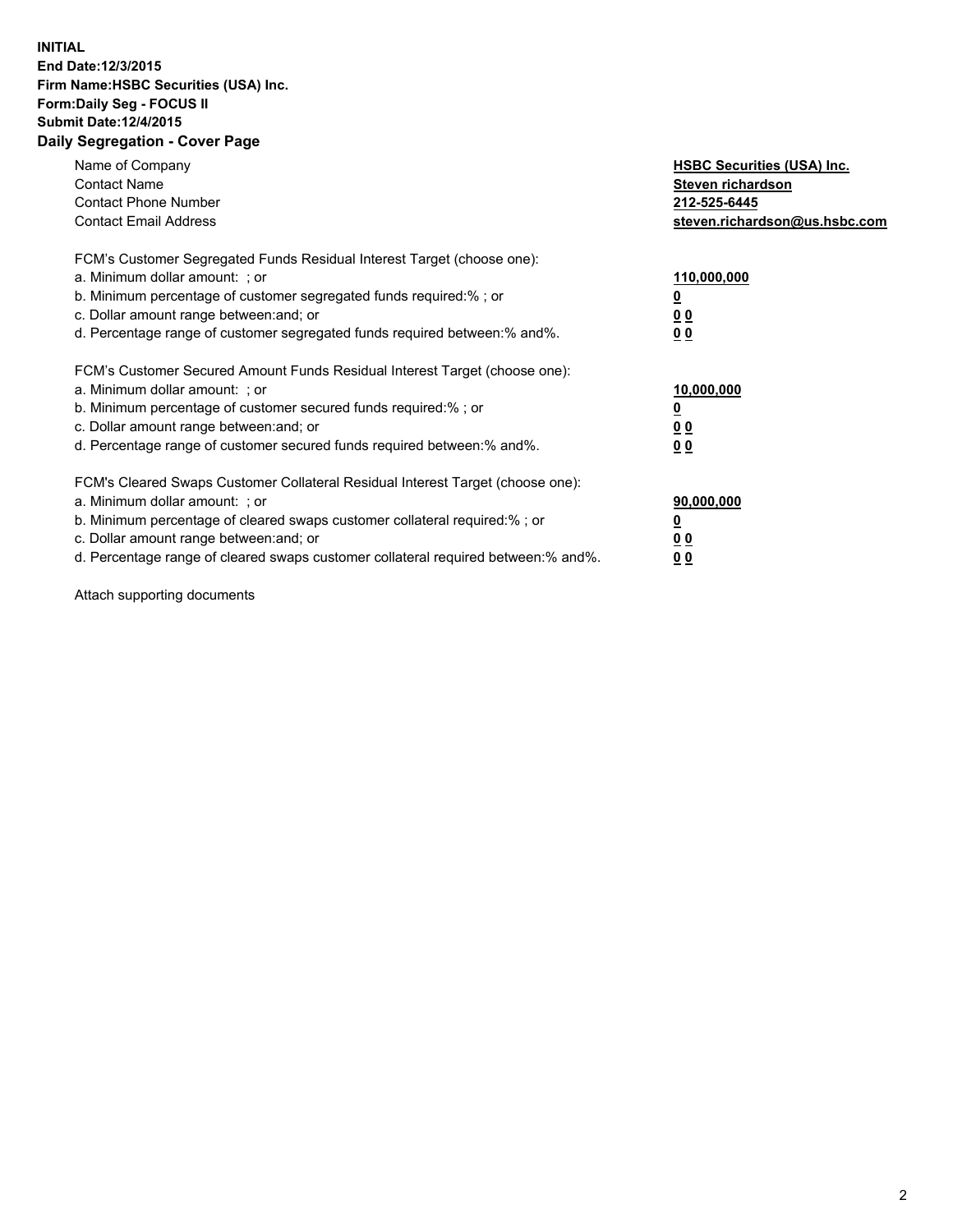**INITIAL End Date:12/3/2015 Firm Name:HSBC Securities (USA) Inc. Form:Daily Seg - FOCUS II Submit Date:12/4/2015**

## **Daily Segregation - Secured Amounts**

|     | Foreign Futures and Foreign Options Secured Amounts                                         |                                  |
|-----|---------------------------------------------------------------------------------------------|----------------------------------|
|     | Amount required to be set aside pursuant to law, rule or regulation of a foreign            | $0$ [7305]                       |
|     | government or a rule of a self-regulatory organization authorized thereunder                |                                  |
| 1.  | Net ledger balance - Foreign Futures and Foreign Option Trading - All Customers             |                                  |
|     | A. Cash                                                                                     | 98,001,636 [7315]                |
|     | B. Securities (at market)                                                                   | 143,037,503 [7317]               |
| 2.  | Net unrealized profit (loss) in open futures contracts traded on a foreign board of trade   | -36,467,000 [7325]               |
| 3.  | Exchange traded options                                                                     |                                  |
|     | a. Market value of open option contracts purchased on a foreign board of trade              | $0$ [7335]                       |
|     | b. Market value of open contracts granted (sold) on a foreign board of trade                | $0$ [7337]                       |
| 4.  | Net equity (deficit) (add lines 1.2. and 3.)                                                | 204,572,139 [7345]               |
| 5.  | Account liquidating to a deficit and account with a debit balances - gross amount           | 7,675,483 [7351]                 |
|     | Less: amount offset by customer owned securities                                            | -7,300,248 [7352] 375,235 [7354] |
| 6.  | Amount required to be set aside as the secured amount - Net Liquidating Equity              | 204,947,374 [7355]               |
|     | Method (add lines 4 and 5)                                                                  |                                  |
| 7.  | Greater of amount required to be set aside pursuant to foreign jurisdiction (above) or line | 204,947,374 [7360]               |
|     | 6.                                                                                          |                                  |
|     | FUNDS DEPOSITED IN SEPARATE REGULATION 30.7 ACCOUNTS                                        |                                  |
| 1.  | Cash in banks                                                                               |                                  |
|     | A. Banks located in the United States                                                       | 29,640,286 [7500]                |
|     | B. Other banks qualified under Regulation 30.7                                              | 0 [7520] 29,640,286 [7530]       |
| 2.  | Securities                                                                                  |                                  |
|     | A. In safekeeping with banks located in the United States                                   | 79,585,829 [7540]                |
|     | B. In safekeeping with other banks qualified under Regulation 30.7                          | 0 [7560] 79,585,829 [7570]       |
| 3.  | Equities with registered futures commission merchants                                       |                                  |
|     | A. Cash                                                                                     | $0$ [7580]                       |
|     | <b>B.</b> Securities                                                                        | $0$ [7590]                       |
|     | C. Unrealized gain (loss) on open futures contracts                                         | $0$ [7600]                       |
|     | D. Value of long option contracts                                                           | $0$ [7610]                       |
|     | E. Value of short option contracts                                                          | 0 [7615] 0 [7620]                |
| 4.  | Amounts held by clearing organizations of foreign boards of trade                           |                                  |
|     | A. Cash                                                                                     | $0$ [7640]                       |
|     | <b>B.</b> Securities                                                                        | $0$ [7650]                       |
|     | C. Amount due to (from) clearing organization - daily variation                             | $0$ [7660]                       |
|     | D. Value of long option contracts                                                           | $0$ [7670]                       |
|     | E. Value of short option contracts                                                          | 0 [7675] 0 [7680]                |
| 5.  | Amounts held by members of foreign boards of trade                                          |                                  |
|     | A. Cash                                                                                     | 121,041,091 [7700]               |
|     | <b>B.</b> Securities                                                                        | 63,451,675 [7710]                |
|     | C. Unrealized gain (loss) on open futures contracts                                         | -36,467,000 [7720]               |
|     | D. Value of long option contracts                                                           | $0$ [7730]                       |
|     | E. Value of short option contracts                                                          | 0 [7735] 148,025,766 [7740]      |
| 6.  | Amounts with other depositories designated by a foreign board of trade                      | $0$ [7760]                       |
| 7.  | Segregated funds on hand                                                                    | $0$ [7765]                       |
| 8.  |                                                                                             |                                  |
| 9.  | Total funds in separate section 30.7 accounts                                               | 257,251,881 [7770]               |
|     | Excess (deficiency) Set Aside for Secured Amount (subtract line 7 Secured Statement         | 52,304,507 [7380]                |
| 10. | Page 1 from Line 8)                                                                         |                                  |
|     | Management Target Amount for Excess funds in separate section 30.7 accounts                 | 10,000,000 [7780]                |
| 11. | Excess (deficiency) funds in separate 30.7 accounts over (under) Management Target          | 42,304,507 [7785]                |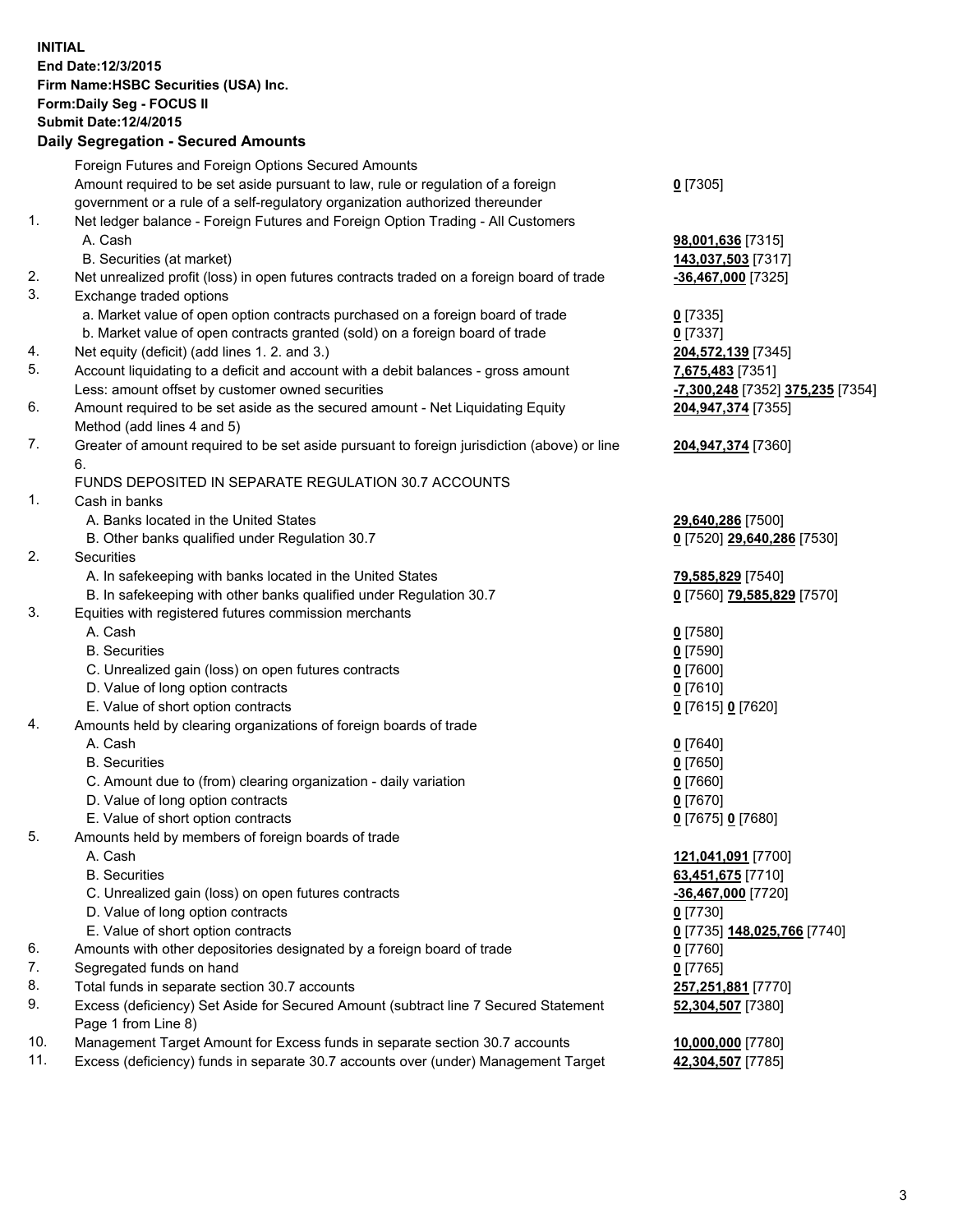| <b>INITIAL</b><br>End Date: 12/3/2015 |                                                                                                |                                   |  |  |
|---------------------------------------|------------------------------------------------------------------------------------------------|-----------------------------------|--|--|
|                                       |                                                                                                |                                   |  |  |
| Firm Name: HSBC Securities (USA) Inc. |                                                                                                |                                   |  |  |
|                                       | Form: Daily Seg - FOCUS II<br><b>Submit Date: 12/4/2015</b>                                    |                                   |  |  |
|                                       |                                                                                                |                                   |  |  |
|                                       | Daily Segregation - Segregation Statement                                                      |                                   |  |  |
|                                       | SEGREGATION REQUIREMENTS(Section 4d(2) of the CEAct)                                           |                                   |  |  |
| 1.                                    | Net ledger balance                                                                             |                                   |  |  |
|                                       | A. Cash                                                                                        | -269,509,293 [7010]               |  |  |
|                                       | B. Securities (at market)                                                                      | 1,046,546,219 [7020]              |  |  |
| 2.                                    | Net unrealized profit (loss) in open futures contracts traded on a contract market             | 385,970,396 [7030]                |  |  |
| 3.                                    | Exchange traded options                                                                        |                                   |  |  |
|                                       | A. Add market value of open option contracts purchased on a contract market                    | 139,332,594 [7032]                |  |  |
|                                       | B. Deduct market value of open option contracts granted (sold) on a contract market            | -51,149,011 [7033]                |  |  |
| 4.                                    | Net equity (deficit) (add lines 1, 2 and 3)                                                    | 1,251,190,905 [7040]              |  |  |
| 5.                                    | Accounts liquidating to a deficit and accounts with                                            |                                   |  |  |
|                                       | debit balances - gross amount                                                                  | 67,281,720 [7045]                 |  |  |
|                                       | Less: amount offset by customer securities                                                     | -67,019,345 [7047] 262,375 [7050] |  |  |
| 6.                                    | Amount required to be segregated (add lines 4 and 5)                                           | 1,251,453,280 [7060]              |  |  |
|                                       | FUNDS IN SEGREGATED ACCOUNTS                                                                   |                                   |  |  |
| 7.                                    | Deposited in segregated funds bank accounts                                                    |                                   |  |  |
|                                       | A. Cash                                                                                        | 68,078,397 [7070]                 |  |  |
|                                       | B. Securities representing investments of customers' funds (at market)                         | $0$ [7080]                        |  |  |
|                                       | C. Securities held for particular customers or option customers in lieu of cash (at            | 288,874,188 [7090]                |  |  |
|                                       | market)                                                                                        |                                   |  |  |
| 8.                                    | Margins on deposit with derivatives clearing organizations of contract markets                 |                                   |  |  |
|                                       | A. Cash                                                                                        | 27,106,105 [7100]                 |  |  |
|                                       | B. Securities representing investments of customers' funds (at market)                         | 149, 355, 713 [7110]              |  |  |
|                                       | C. Securities held for particular customers or option customers in lieu of cash (at            | 757,672,031 [7120]                |  |  |
|                                       | market)                                                                                        |                                   |  |  |
| 9.                                    | Net settlement from (to) derivatives clearing organizations of contract markets                | -63,886,176 [7130]                |  |  |
| 10.                                   | Exchange traded options                                                                        |                                   |  |  |
|                                       | A. Value of open long option contracts                                                         | 139,332,594 [7132]                |  |  |
|                                       | B. Value of open short option contracts                                                        | -51,149,011 [7133]                |  |  |
| 11.                                   | Net equities with other FCMs                                                                   |                                   |  |  |
|                                       | A. Net liquidating equity                                                                      | 70,140,413 [7140]                 |  |  |
|                                       | B. Securities representing investments of customers' funds (at market)                         | $0$ [7160]                        |  |  |
|                                       | C. Securities held for particular customers or option customers in lieu of cash (at<br>market) | $0$ [7170]                        |  |  |
| 12.                                   | Segregated funds on hand                                                                       | $0$ [7150]                        |  |  |
| 13.                                   | Total amount in segregation (add lines 7 through 12)                                           | 1,385,524,254 [7180]              |  |  |
| 14.                                   | Excess (deficiency) funds in segregation (subtract line 6 from line 13)                        | 134,070,974 [7190]                |  |  |
| 15.                                   | Management Target Amount for Excess funds in segregation                                       | 110,000,000 [7194]                |  |  |
| 16.                                   | Excess (deficiency) funds in segregation over (under) Management Target Amount                 | 24,070,974 [7198]                 |  |  |

16. Excess (deficiency) funds in segregation over (under) Management Target Amount Excess